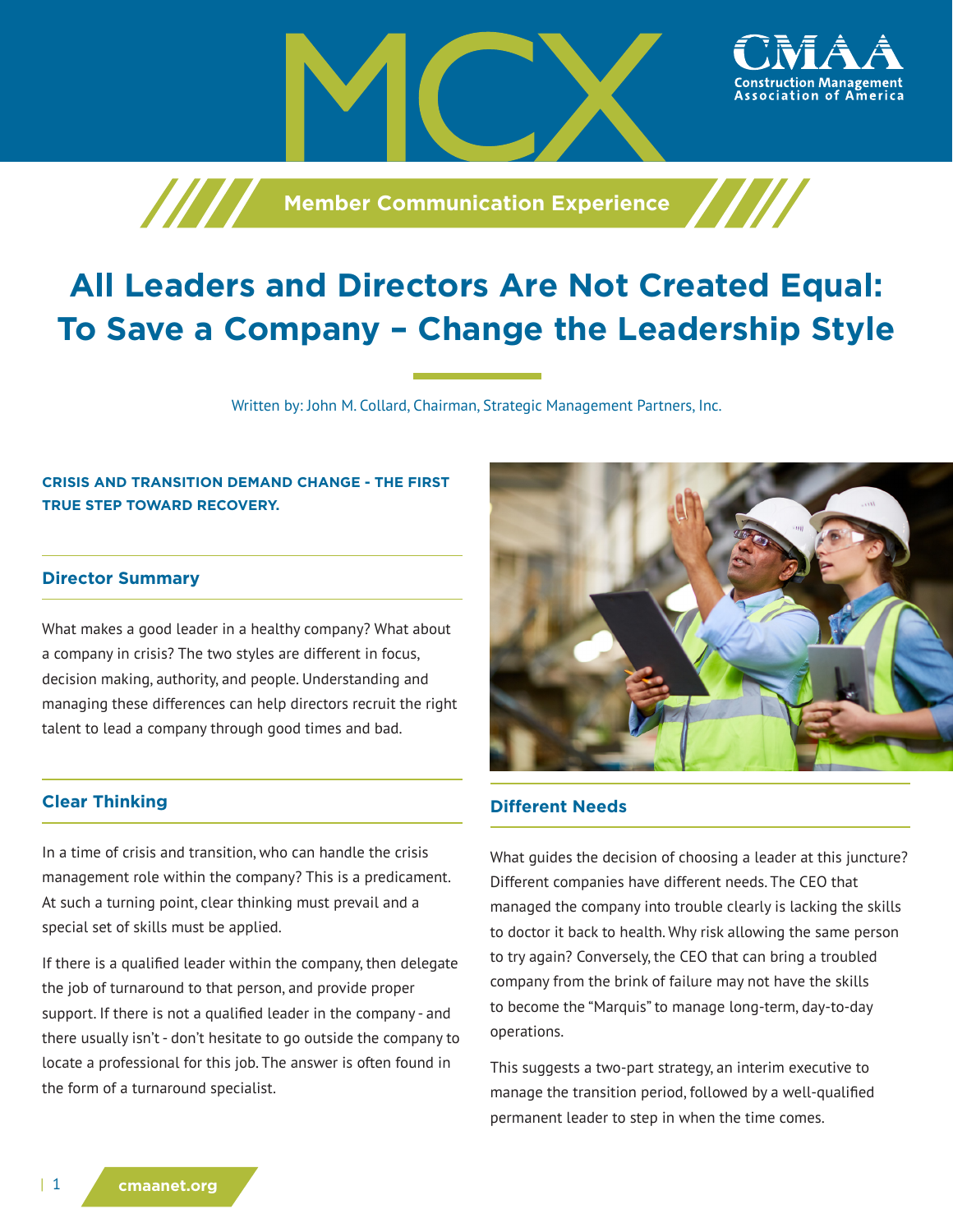A troubled company is like a patient in critical condition, decisive steps must be taken to make something happen. The first goal in an absolute crisis is to stabilize and buy time. After steadying the vital signs, take a reading on where things stand - which is normally still. Look for changes in ratios and trends to determine what is - or more important - what is not going on in the business.

Let's put the leadership roles into perspective. Requirements differ between those for healthy, growing companies and those for firms in troubled or transition situations.

- » Healthy company. In the stable or growth scenario, there is time for structured growth and building the organization. In a healthy company, management focuses on long-term objectives, coaching, and team building. A manager in a stable environment should be known among shareholders and employees for consistency in decision-making. With the luxury of time, the occasional mistake generally will not do lasting harm.
- » Turnaround situation. In the initial crisis and subsequent turnaround situation, time is an enemy. The focus is different. In a financially distressed company, the lack of time requires action. As the company's problems compound and cash flow evaporates, it becomes critical for management to act quickly and decisively. Management must focus on short-term survival. A manager in a troubled company must be able to shift gears to deal with daily crises that inevitably occur. Troubled companies have primarily one goal - to survive and get well. If the symptoms persist with no cure, the patient can die.

Compare the differences:

| Attribute      | <b>Healthy Company</b> | <b>Turnaround Situation</b> |
|----------------|------------------------|-----------------------------|
| Focus          | Objectives             | Survival, Action,           |
|                |                        | Problem Solving             |
| Decision       | Deliberateness         | Speed,                      |
| Making         |                        | Decisiveness                |
| Authority      | Delegation             | Direct                      |
|                |                        | Involvement                 |
| People         | <b>Skills</b>          | Talent                      |
|                | (develop)              | (recruit)                   |
| Respected for: | Management             | Financial                   |
|                | Reputation             | Credibility                 |
| Known for:     | Consistency            | Ability to                  |
|                |                        | Shift gears                 |

#### **Contrasting Leadership Styles**

## **Shortcomings**

The difference between long-term planning and short-term decision-making is one reason why the troubled environment is so foreign to many managers. This often explains the difficulty in finding qualified talent for a turnaround within the company. Another problem faced when the company is slipping into trouble is that existing management often goes through a "denial" phase. They tend to blame their situation on external factors, such as the lender's refusal to advance additional funds, rather than examining the way they are managing the company.

When a company is faced with these types of shortcomings in its internal talent pool, it is time to look to a specialist to orchestrate the change needed to save the company.

## **The Turnaround Specialist**

Turnaround specialists generally are either interim managers or consultants. Interim managers will replace the CEO, take the decision-making reins, and guide the company through troubled waters, hopefully to safety. Consultants advise management, possibly the same management that got the company into trouble in the first place. Whether a consultant is effective depends upon management's willingness to listen and implement the specialist's recommendations.

Be assured there are countless cases where existing management agreed to work with a turnaround consultant only to placate the board. There is no substitute for qualified leaders with decision-making authority.

When hiring a turnaround specialist:

- » Check the person's references
- » Review proposals versus what can realistically be accomplished
- » Require engagement agreements, and
- » Hire an individual, not the firm personal chemistry with the managers is critical.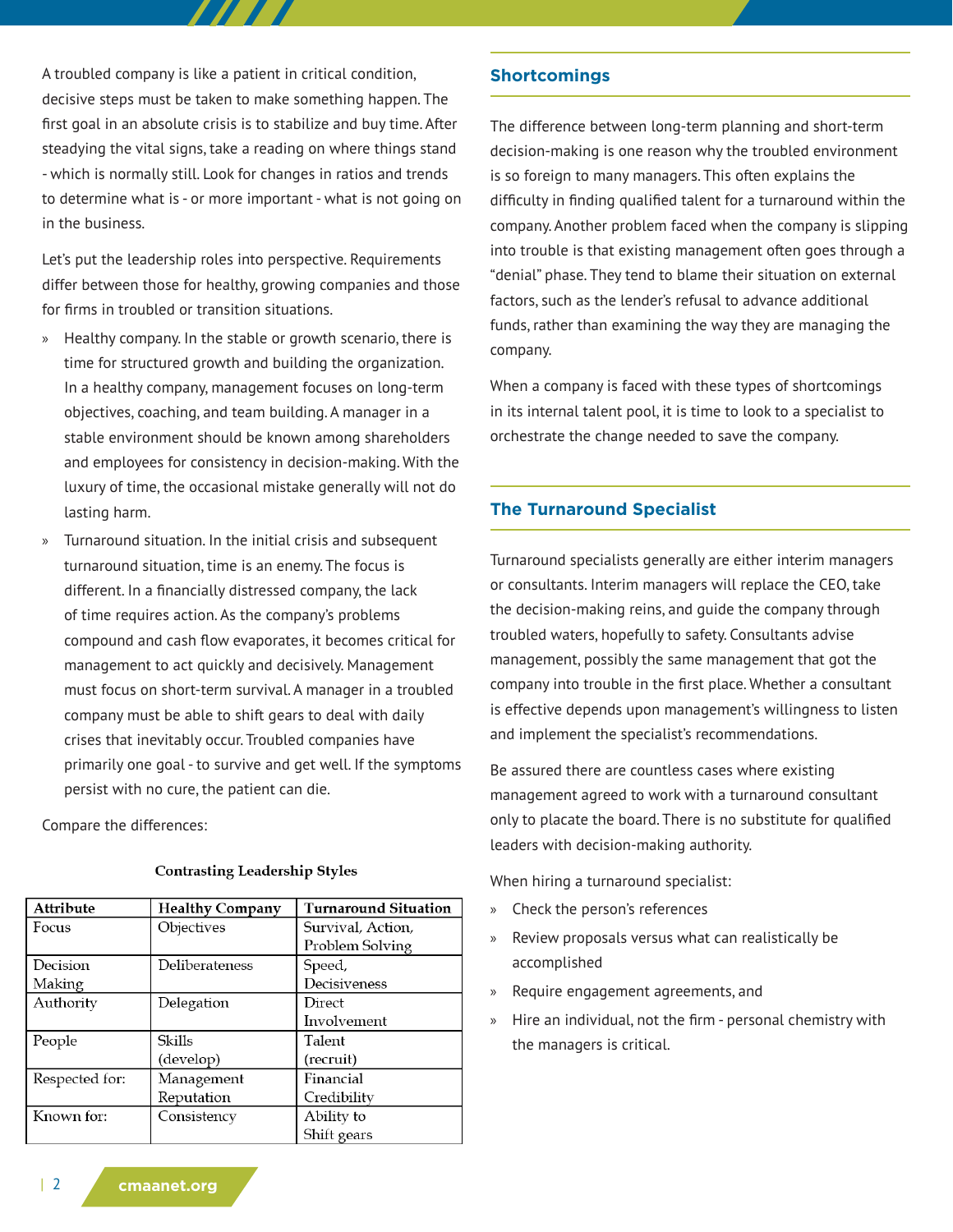#### **The Process**

Along with specific skills and an understanding of troubled situations, the specialist offers a new perspective from which to independently evaluate the company's circumstances. The process will focus on several issues:

777 T

- » Is the business viable?
- What is the purpose of the business?
- » Should it be saved? Why? Are those reasons valid?
- » Is there a core business that can be the source for the emerging business?
- » Are there sufficient cash resources to fuel the recovery?
- » Which existing managers are capable of leading parts of the company?

Remember, not all companies are salvageable.

The fact-finding must proceed as quickly as possible so that a realistic assessment of the current state of the company can be prepared. The specialist's first priority will be to manage cash flow - to stop the hemorrhage. Analysis of sales and profit centers, and asset utilization should indicate where the real problems - not the symptoms - are located. Next, a business plan outlining and suggesting possible courses of action - or cures - will be prepared.

Following this diagnostic stage, the transition can begin towards a turnaround. Once the course of action is chosen, implementation and monitoring can occur. The specialist should remain involved at least until the business is stabilized, and preferably until the transformation is complete and a new leader is found.

#### **Keep Business Moving**

The turnaround specialist needs to get things moving again. Movement must occur in two areas.

- » Volume in (revenue/sales). Look at where and how revenue is generated. Is it from existing customers and contracts or new business? Most important, keep it coming in.
- » Volume out (throughput/production). Look at getting the product or service "out the door." How else can you bill for it?

Companies often get into trouble because management procrastinates when it comes to making decisions. If the decision is made by default, it is akin to making no decision at all. Survival for the troubled company depends on being immediate - on making decisions in a timely manner. Even a wrong decision allows movement and direction. If a decision turns out to be wrong, change it, but keep things moving.

#### **Authority and Talent**

Time is also a consequential dimension when it comes to authority. In a stable company, there is time to delegate and nurture the growth of the management team and time to work on long-term issues and projects. In the troubled situation, delegating takes on a different role. Managers must be held accountable not only for performance, but also for timely results.

Remember that the good managers may have deserted the ship long ago, leaving behind the second string. The good leader will know how to exploit the talents of these employees and bring them up to a new level to save the company.

In a troubled situation, the decision-maker must get directly involved. It is hard to worry about the long-term future when there may not be one. The leader is pressed closer to the immediacy of the day-to-day operations. If you want action, request a decision or make one.

In a stable situation there is time to develop talent. But at a troubled firm, you must exploit the talents of those who can perform and recruit the talent that is lacking. It means building a permanent management team that can bring the company back to health - and adds value to the company.

#### **Communication**

Communication is critical with everyone who has a stake in the company's success. Talk to employees, but more significantly, listen to what they have to say. Be assured they know when problems exist. They also often know how to resolve them.

What message are you sending? Remember, what is not said is often more destructive than what is. Unnatural actions or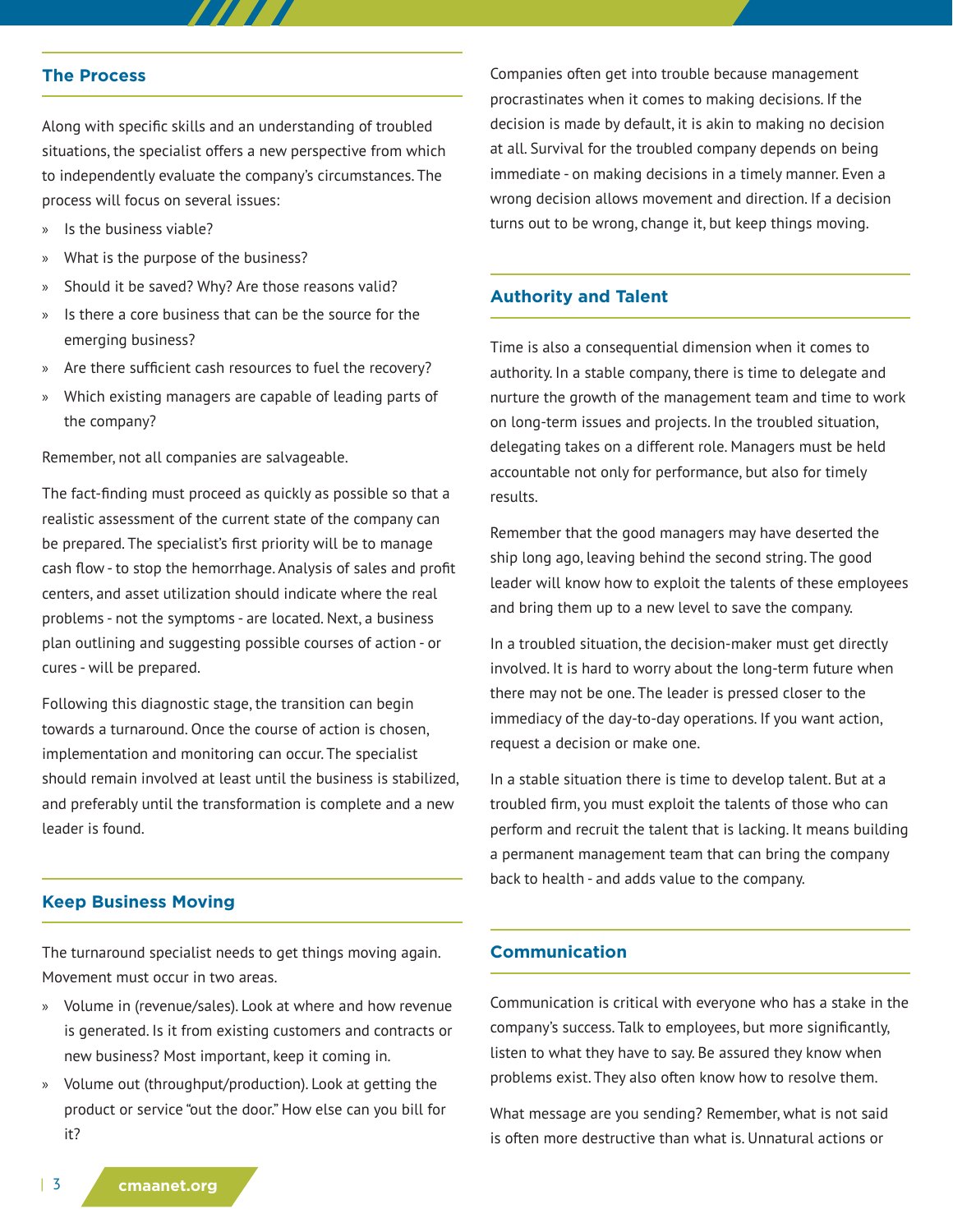behavior, such as "closed door meetings," will most certainly set off the rumor mill. People need to know or they're left to their own imaginations - and that is always worse.

77 T T

Equally vital, level with people - then get the stay versus go decision. To address the issues in a forthright manner is no guarantee that you will keep everyone, or that everyone will believe what has been said. But to not communicate what is going on is a lack of leadership, so don't be surprised when employees don't do what you want them to.

# **Financial Support**

A key element to a successful turnaround is to establish a good relationship with your bank. Capital is always required in tough times, not to mention that it's nice in good times as well.

If the leaders who were in power while the company's position was allowed to deteriorate are still there, why should the lender believe that they would now be instrumental in correcting the situation?

To make matters worse, in the eyes of management, the lender can be viewed as an enemy instead of a key part of the turnaround equation. With all the suspicion that can surround a troubled company, it is important that trust be re-established with the bank. Credibility with lenders is mandatory to success - and to keeping that cash flow at the bank. Since the bank holds the trump card, the institution must feel comfortable working with the turnaround leader. It means laying everything out on the table to keep the situation honest - and honoring commitments made to the lender.

## **Conclusion**

Where consistency is important in a stable environment, the name of the game in a turnaround situation is uncertainty. You can absolutely, positively count on surprises. "When it rains, it pours" may be cliched, but when applied to a troubled company, one can be sure that "Murphy is shaking the clouds."

The ability to deal with change at a rapid pace is essential. This is why a seasoned practitioner can be the answer to a

successful turnaround plan, they've "been there, done that." The existing leadership is often "out of its element" as it enters this untrodden ground of trouble. And when people haven't had to manage in this environment before, the odds are that they will at the very least, have a difficult time.

Turnaround leaders didn't start out as such - they were often managers that worked their way up the corporate ladder through hard work and (hopefully) fair play to build a solid management reputation. They have also developed a set of skills to handle problem solving, getting results with minimal resources, (tight) cash flow management, and negotiating and dealing with bankers, investors, and creditors. The stakeholders will usually work with a turnaround leader - if he or she is credible.

The turnaround specialist must possess the skills to deal with a financially troubled company and have the ability to make the tough decisions needed during a recovery. Specialists are hired for their management ability - the ability to bring order out of chaos, marshal resources, and maximize value from those diverse resources. If the company requires special expertise, then the specialist will attract that expertise. Remember, experience in dealing with crises and change may be more important than industry experience.

The turnaround professional must be financially credible and honor commitments. The company, bank, and other interested parties should be able to rely on the specialist to protect their interests while providing them with accurate information they need on a timely basis. The earlier trouble is detected, the more probability of turnaround success. Affecting a turnaround takes an array of skills. To affect rehabilitation, the right leader will know how to make decisions, put a plan into action, and create a talented team to move towards a healthy and more valuable end.

Finally, a good turnaround specialist will develop a permanent management team within the company to preserve value, instead of hiring a large team of outsiders who, when they leave, take that value with them. The specialist should work themselves out of a job to be most effective, while leaving the company with the ability to grow and prosper as a stand-alone going concern.